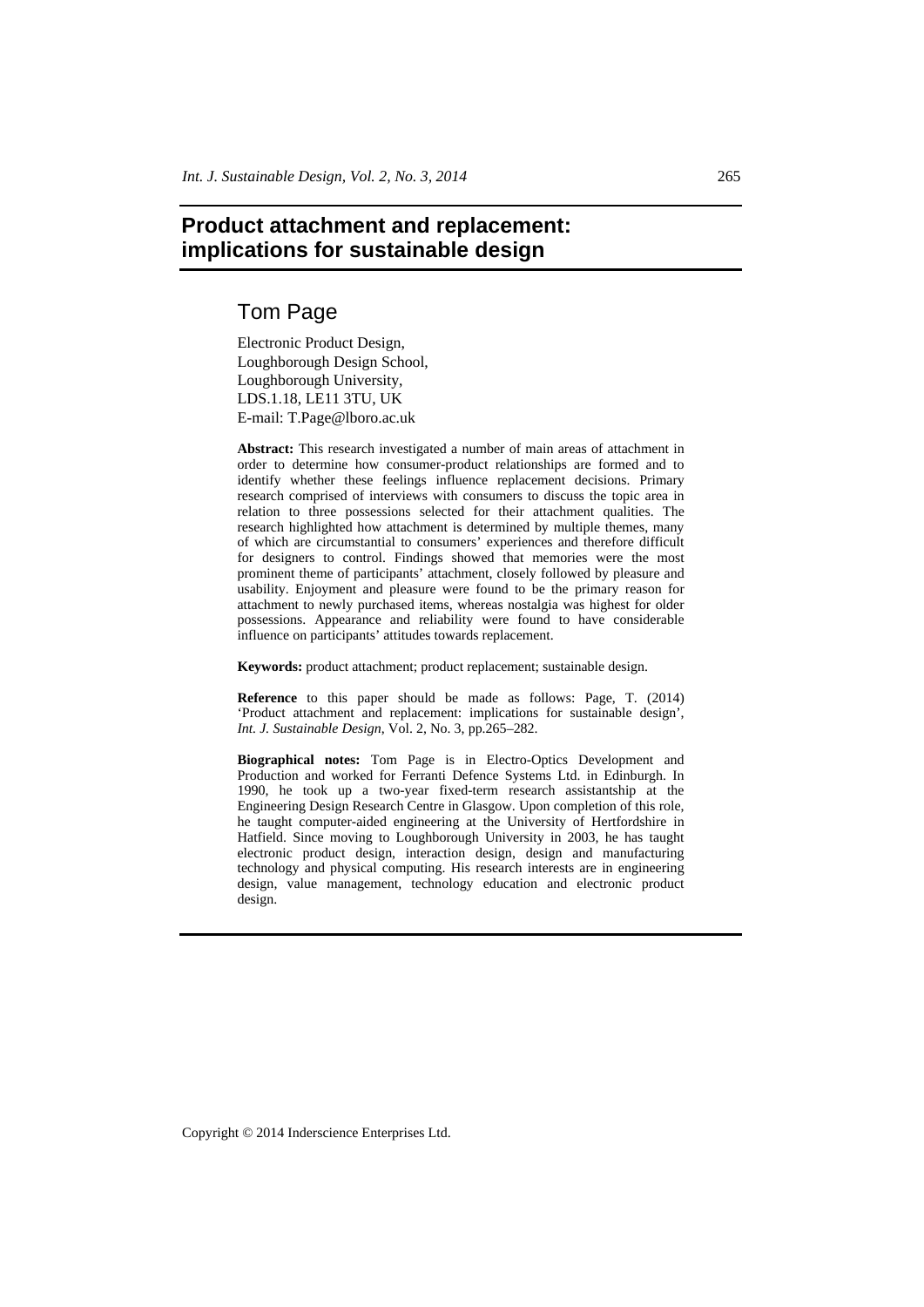### **1 Introduction**

Product attachment has been outlined as a feasible sustainable design strategy. Reducing our current 'throwaway culture' by increasing the ownership time of durable products has been highlighted as a concept that may help in creating an environmentally friendly future. To encourage product longevity consumers must feel a certain degree of emotional attachment towards the products that they own. Over time, feelings of sentimentality and nostalgia will develop and users will feel a stronger and more meaningful bond with their attachment product. These emotional ties that consumers have with their possessions have a considerable effect on postponing product replacement.

This work provides an overview of the main areas of attachment and identifies a number of consumer attitudes and feelings towards their possessions. A primary research study was undertaken to determine the types of products that consumers form attachment to. Conclusions drawn from findings identified the most prominent factors of attachment that designers may utilise to encourage the formation of consumer-product relationships. It was important to establish a clear difference between the attachment formed to products due to their functionality and usability and those developed because of the sentimental affection and personal meaning they have to the user. The primary interest of this research focuses on consumer attachments in order to provide designers with an attainable strategy to encourage design for longevity.

#### *1.1 Aim of this research*

The aim of this study was to explore the main determinants of consumer-product attachment to establish how these bonds are formed and to identify whether this concept could be used as a design strategy to postpone product replacement.

### *1.2 Objectives of this research*

In achieving the research aim, the following objectives were realised: a review of literature available on consumer-product attachment; to identify the types of products consumers form attachment to concluded through a research study; and to analyse the data from the study to establish whether product attachment can affect consumer product replacement motives. Furthermore, this work identified how product attachment forms and how it affects consumers' replacement decisions.

# **2 Literature review**

#### *2.1 Sustainability in design*

Sustainability has become a highly debated topic by designers and academics in recent years (Bhamra and Lofthouse, 2007; Chick and Micklethwaite, 2011). Chick and Micklethwaite (2011, p.81) define sustainable development as a 'diverse concept' due to the broad range of views and areas it encapsulates. Bhamra and Lofthouse (2007) suggest design is critical when addressing sustainable development and designers need to be encouraged to change the way they design and manufacture products. However, Cooper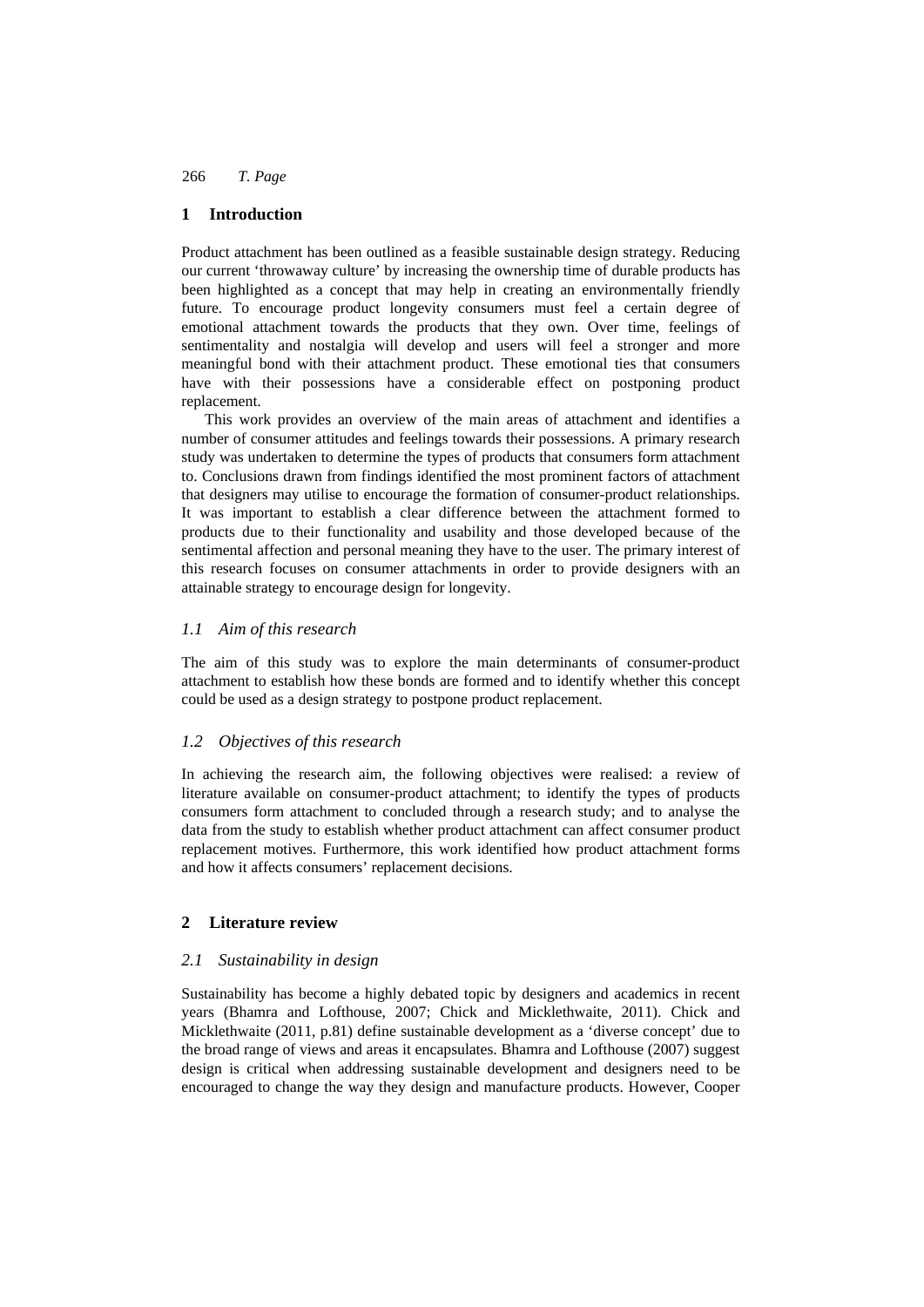(2005) explains that consumers also play a key role in sustainable development. Designers need to change the way they design and consumers need to change their attitudes towards the products they own before we are likely to see a significant change to the environment (Chick and Micklethwaite, 2011). Sustainable consumption has been defined as "patterns of consumption through which the purchase and use of goods and services meet people's needs while minimising any environmental degradation" [Cooper, (2000), p.47]. In order for a change in consumption, consumers' behaviour towards their products needs to change (Walker, 2006). Reducing our throwaway culture will assist in the progression towards an environmentally friendly attitude to consumption and will help in the overall drive to sustainable development (Mugge et al., 2005; Cooper, 2002).

Around 80% of a product's environmental impact can be eliminated through better design. Designers are under increased pressure to produce products with a sustainable outcome (Chick and Micklethwaite, 2011). A number of strategies and guidelines have been proposed by various authors to support designers. Increasing product reliability, ensuring easy maintenance, designing for adaptability, recyclability and ease of disposal, product personalisation and encouraging attachment have all been outlined as methods of creating durable products (Cooper, 2000; Mugge et al., 2005). Similarly, Cooper (2005) discusses product durability and product life extension as key themes that will help to reduce frequency of disposal (Ehrenfeld, 2008).

Chapman (2005) defines durability as "just as much about desire, love and attachment, as it is functionality." Products must be physically durable to last, however, without consumers' attachment to their possessions there would be no desire or need to keep them (Grisaffe and Nguyen, 2011). Furthermore, designers need to respond to current consumption rates, designing products that last longer and satisfy the needs of the user (Cooper, 2000). Cooper's (2005) model of sustainable consumption (Figure 1) indicates the potential product longevity has on slowing consumption rates. He suggests that the rate of consumption is reduced when products are easy to maintain. Considering these opinions, further research into product life extension and durability as suitable methods of sustainable design will be carried out and themes discussed (Lidwell et al., 2010).

**Figure 1** Product life spans and sustainable consumption



*Source:* Cooper (2005, p.55)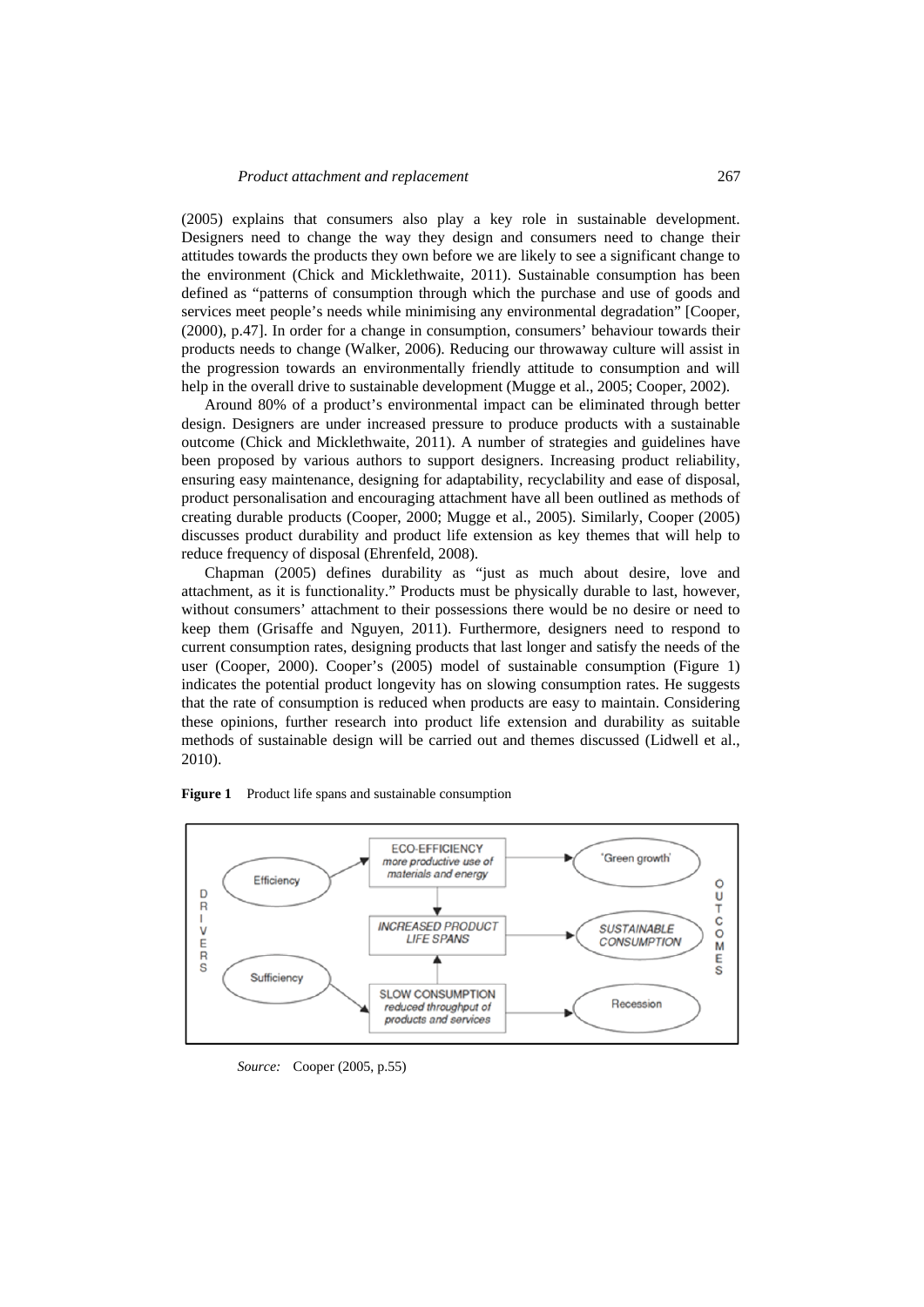### *2.2 Product longevity*

The importance of product durability and increased life extension in relation to sustainable development has been recognised. Authors argue that for product life spans to increase consumers must keep their possessions for longer without replacing or discarding them (Mugge et al., 2005, 2010; Van Nes and Cramer, 2005).

Millions of products are disposed of and replaced globally each day (Cooper, 2010). Although replacement does not necessarily mean that a product has been discarded, consumers' ownership time of products is decreasing considerably (Van Nes and Cramer, 2005). Consumers often have little concern for the replacement of their possessions, discarding items that still function fully to buy newer models. With the constant progression of technology, perfectly functional products are quickly becoming obsolete, losing their desirability to the user once a new model is available. This attitude is the reason our throwaway culture has developed (Cooper, 2010).

It is considered by many authors that consumers are the main determinant of product longevity (Mugge et al., 2005; Van Nes and Cramer, 2005). Mugge et al. (2010) explain how replacement often depends on the consumer's experiences with and feelings towards their possessions. Developing from this, Mugge et al. (2005) have produced a number of determinants for product replacement. They suggest that loss of functionality, loss of usefulness, replacement need and shift in desire are all factors that motivate consumers to replace products. Similarly, Schifferstein and Zwartkruis-Pelgrim (2008), indicate three main drivers for users to replace their products: the product – appearance wears and functionality declines; the consumer – age and lifestyle; and the product-consumer interaction – change in usage and ownership.

Focusing on the product, Cooper (2005) argues that designers can influence replacement through adaptable design, improving ease of maintenance, repair, replacement and upgrade of parts. Designers need to develop dynamic and flexible products that can be upgraded and repaired. Furthermore, Mugge et al. (2005) offer a number of eco-design strategies for designers to address unsustainable consumer replacement. These include increasing product reliability and durability, implementing long life guarantee, designing modular or adaptable products to allow for individual component replacement or upgrade, creating a classic design, and strengthening the relationship between product and person (Hirschman, 1994).

Mugge et al. (2005), and Van Nes and Cramer (2005) agree that if a person experiences a strong relationship with a product they are more likely to care for it, repairing it when possible and postponing its replacement. When a person feels attached to a product detaching from it becomes undesirable as the special meaning of the product will be lost (Mugge et al., 2005). Many authors suggest that long-term product attachment will take place products are considered to be irreplaceable (Grayson and Shulman, 2000; Mugge et al., 2005). Schifferstein and Zwartkruis-Pelgrim (2008) define irreplaceable products as those that "have a symbolic meaning to their owner that is not present in other products, even when they are physically identical." Grayson and Shulman (2000) expand, suggesting that the irreplaceable aspects of a product are the feelings and memories attached to them. Although product longevity and attachment are separate concepts they do share similarities. Mugge et al. (2006) describe how the determinants of product attachment will indirectly affect product longevity. Their study indicates that product attachment is often developed with products over a lengthy period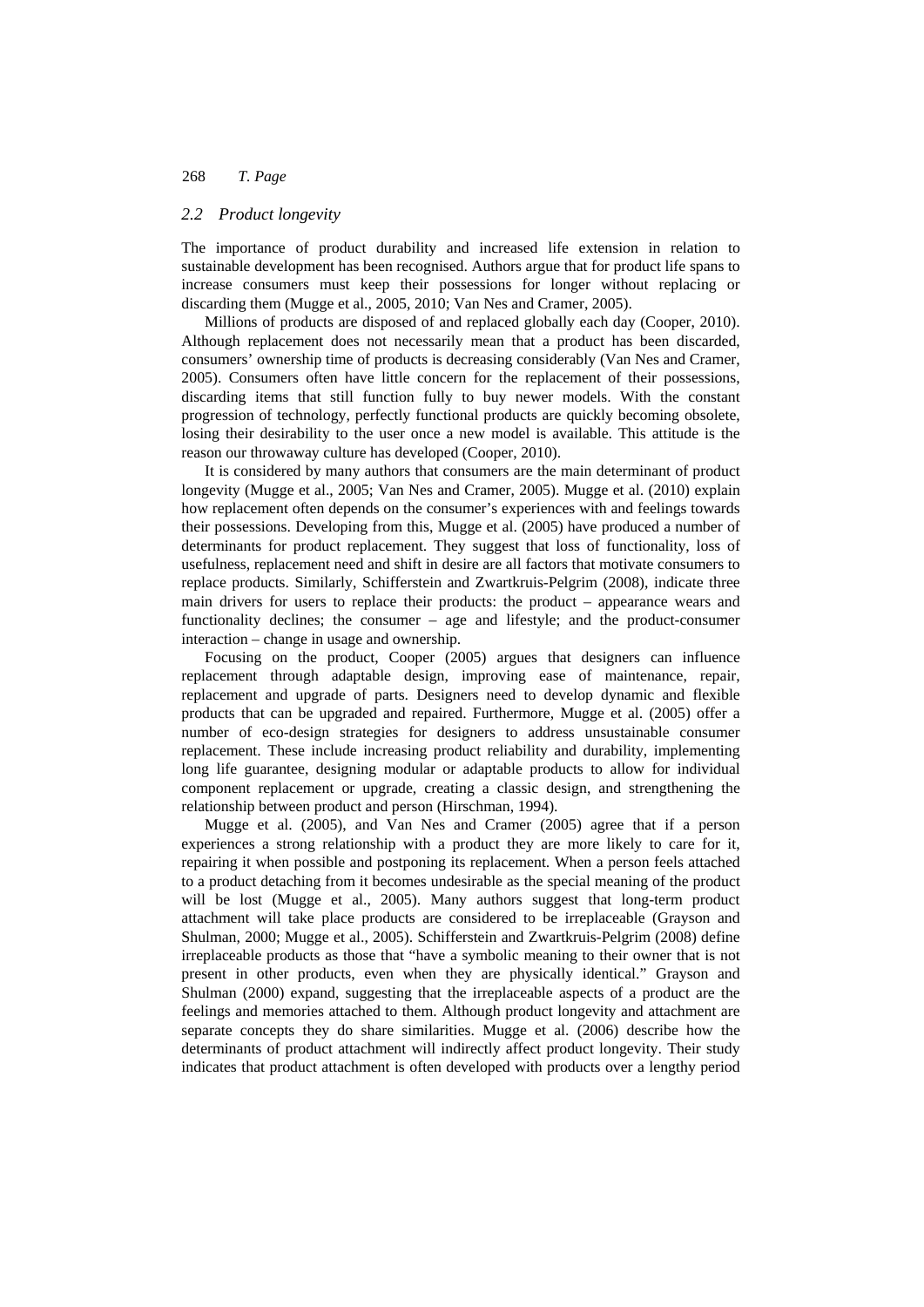of time and once formed will have a long lasting effect on product lifespan and ownership time.

### *2.3 Defining product attachment*

Product attachment has been defined as "the emotional bond a consumer experiences with a product" [Schifferstein and Zwartkruis-Pelgrim, (2008), p.1]. Mugge et al. (2006) explain how this relates to the emotional tie built between a user and a special possession. Product attachment is different from other forms of consumer behaviour as it focuses on the direct relationship between the user and product (Schifferstein and Zwartkruis-Pelgrim, 2008).

Norman (2004) discussed the main levels of emotional design. His framework indicates that attachment between user and product can be formed through three levels of involvement: visceral-product appearance and aesthetic appeal to the user; behavioural-product in use: effectiveness and pleasure of use; and reflective: personal satisfaction of using a product. Furthermore, he explains how every product will evoke a different form of emotion depending on the user (Ekman, 1992). However, it is important to note that most emotions experienced when using an attachment product are positive (Schifferstein and Zwartkruis-Pelgrim, 2008). Developing on this, Jordan (2000) proposes four types of pleasure experienced when using a product, psycho-pleasure, physio-pleasure, socio-pleasure and ideo-pleasure. This framework is globally recognised as means of establishing pleasure with products.

Fenko et al. (2011) discuss product attachment as a result of the interaction between user and product. They provide a model of human-product interaction (Figure 2), indicating that experiences with products often guide the attachment that forms between the two. It is in this interaction that products develop and obtain a specific meaning.



#### **Figure 2** Model of consumer-product interaction

*Source:* Fenko et al. (2011)

Mugge (2007, p.13) believes that to obtain personal meaning, a product should provide the owner with "something exceptional over and above its utilitarian meaning." Products need to exceed purely utilitarian function to become special and provide long lasting attachment. Additionally, Mugge (2007) proposes a set of meanings as possible determinants of product attachment: group affiliation-product is associated with user's involvement in a group; self- expression-user's identity is expressed through the product;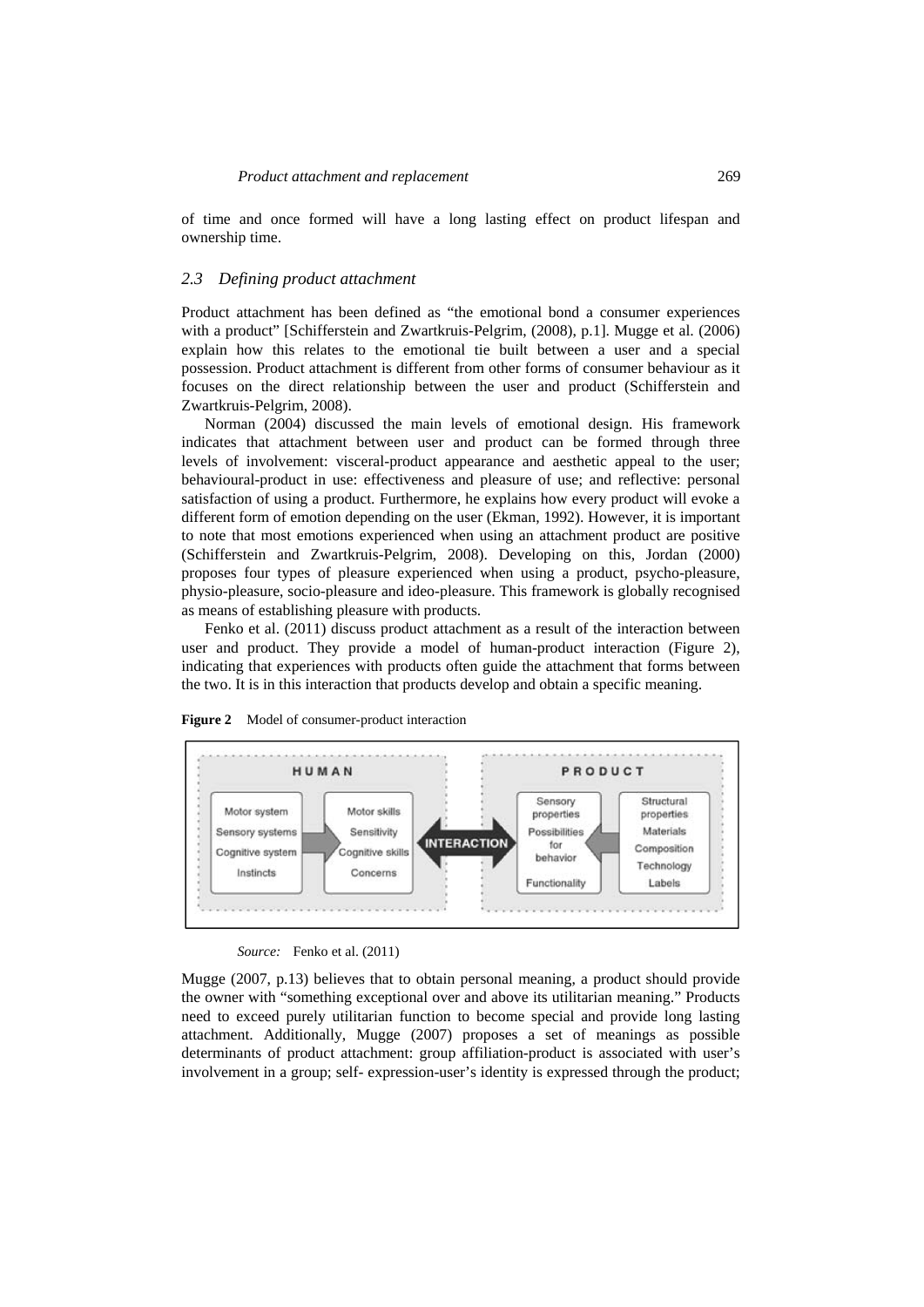pleasure: product provides pleasurable in use; memories-product is a reminder of past events (Ekman, 1992). This model has similarities to the framework proposed by Norman (2004), however, does not highlight the importance of usability in the same way (Park et al., 2006). Although emotional attachments formed through memories and self-expression will create strong product-person bonds, for a product to be pleasurable to use it must function well and satisfy the user (Mugge et al., 2005).

### *2.4 Determining consumer-product attachment*

Many studies reviewed on product attachment focus on consumers' most meaningful and cherished possessions. Ball and Tasaki (1992) however, take a broader overview of the types of products people form attachment with. They indicate that the types of products will vary across the population as background and lifestyles change (Holmes, 1993). Although meaningful items lend themselves to a strong user connection, everyday items can also serve attachment functions well. It is therefore difficult to define the specific types of products that consumers are likely to form a strong connection with (Kleine and Baker, 2004).

Designers have the difficult task of creating products that induce attachment. A set of criteria has been proposed by Schifferstein and Zwartkruis-Pelgrim (2008) to assist in the development of attachable products. The seven determinants, enjoyment, self-identity, memories, life vision, utility, reliability and market value, can be used as predictors of consumer-product attachment. Designers are encouraged to consider these themes when designing to help strengthen the product-consumer bond. It has been noted by several authors that memories play a key role in consumer-product attachment. Mugge et al. (2005) state that memories developed through regular interactions with a product affects consumer experience and strength of attachment. When memories are formed with a possession the owner will become more protective in fear that without the product these memories will be lost. Conversely, Mugge (2007) recognises that all products have the ability to obtain memories. When asked to think of stories associated with certain products people will often recall a number of experiences. Although most of these memories will be of little importance, there are still many connections through product use and the past. Objects that have been owned for a long time will evoke many memories, and will be likely to accumulate more as time goes on (Schifferstein and Zwartkruis-Pelgrim, 2008).

Mugge et al. (2005) have proposed a number of factors that enhance consumer attachment and memories. They suggest that stimulating social contact and allowing products to be shared and used with others will encourage associations with happiness and fond memories to form. This theory is significant as it relates to the previously discussed 'group affiliation' section from Mugge's (2007) definition of product attachment. Although difficult to guarantee, it is possible for designers to stimulate nostalgia through sensory design (Mugge et al., 2005). Odours are a particularly effective way of arousing feelings and stimulating senses. Mugge et al. (2005) discuss how implementing smells within products can be used as a way to encourage and trigger memories. Users will create associations with a particular smell and when experienced again the emotions and memories of the product will be aroused.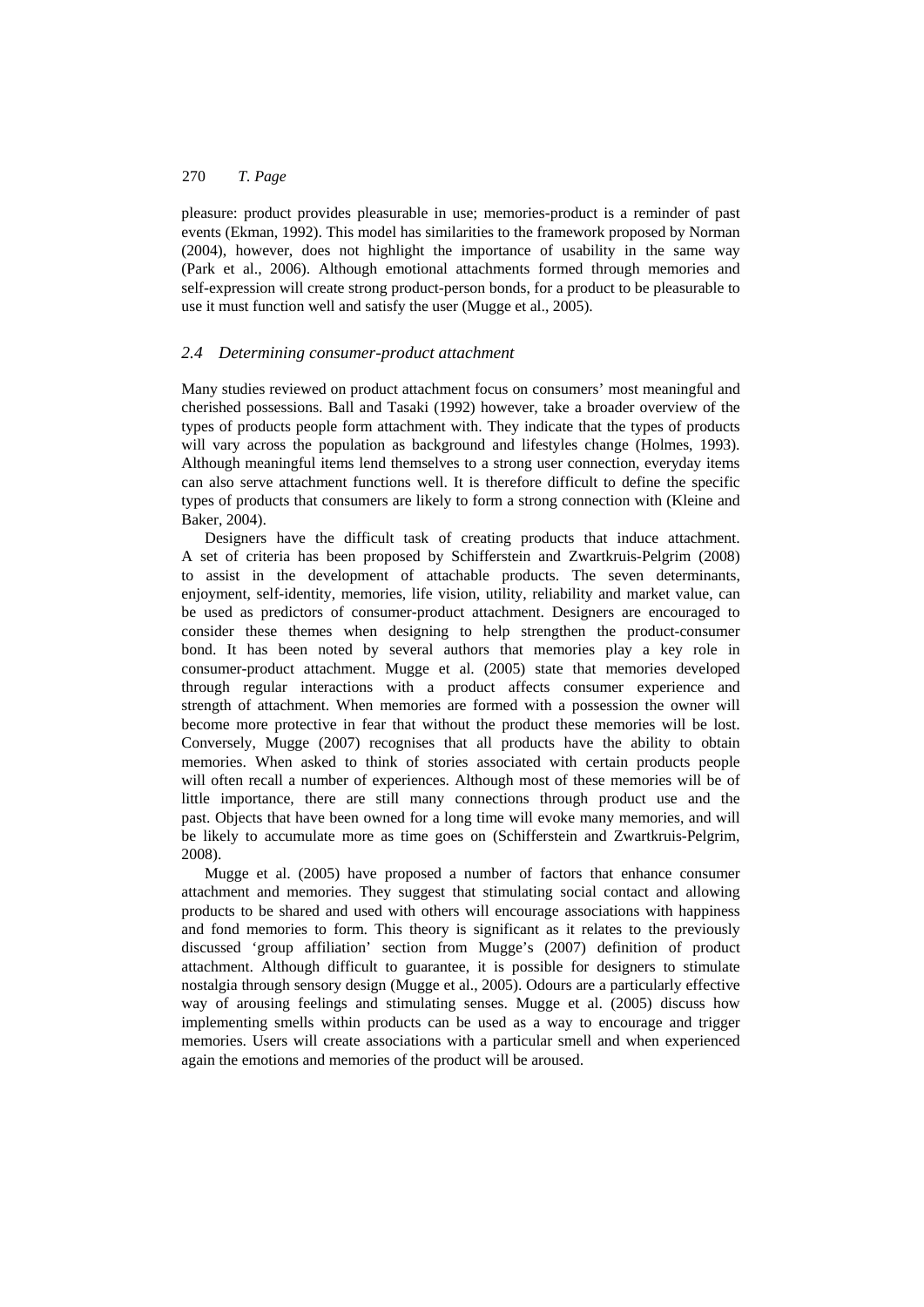#### *Product attachment and replacement* 271

Mugge (2007) found that the accumulation of memories within a product could help to increase the enjoyment of use. Likewise, enjoyment is developed when a product is pleasurable to use and aesthetically pleasing in appearance. Jordan (2000) offers a list for designers to use to encourage pleasure within their designs. These areas include, form, materials, finishes and colour. Jordan explains that colour, in particular, is an element that evokes strong associations and attachment to products and can be influential on a person's mood. Product pleasure has a connection to enjoyment and the degree of satisfaction consumers feel towards their possessions. Mugge et al. (2010) suggest that the feeling of positive enjoyment stimulates strong product attachment.

Cooper (2005) stated that the appearance and form of products can often affect their lifespan. The way in which a product wears and ages is important to both product longevity and the attachment process (Chapman, 2009). Products should age with dignity, becoming more aesthetically appealing over time as materials and surfaces wear to show the product has been used and cared for. People often become more attached to products when they have small marks and scratches as these tell the history of use and strengthen the connection between product and user (Schifferstein and Zwartkruis-Pelgrim, 2008). Obviously, users will not develop attachment to all of their possessions (Mugge, 2007). Products that have been bought for functional reasons alone will not create the same attachment as those that evoke an emotional response (Ball and Tasaki, 1992). Reinforcing this notion, Schifferstein and Zwartkruis-Pelgrim (2008) suggest that product functionality does not contribute to the degree of attachment. It is only when a product is performing a task better than any others that attachment will occur. In addition, Chapman (2005) suggests that consumers are unable to sustain attachment with products that do not have character or individuality.

Several authors have highlighted product personalisation as an important method of forming attachment (Mugge et al., 2005; Oulasvirta and Blom, 2007; Schifferstein and Zwartkruis-Pelgrim, 2008). Personalisation encourages the creation of one off unique products that express one's self and personality. Strong connections will be developed with these products as they meet users every desire, often both aesthetically and functionally. Norman (2004) believes that the personal modifications made to objects are often what make them the most sentimental possessions people own (Langford and McDonagh, 2003). The experiences and memories associated with personalisation strengthen the attachment between consumer and product. Evidence from the overview of literature suggests that product attachment tends to develop over time. As consumers interact with their possessions, a bond begins to form between the two (Kleine and Baker, 2004). Schifferstein and Zwartkruis-Pelgrim (2008) however, found that attachment often varies with ownership time. They suggest that attachment is often highest for very new products and those that have been owned for a long time. Designers have the ability to encourage attachment to some extent by following the frameworks discussed by Mugge (2007), and Schifferstein and Zwartkruis-Pelgrim (2008). These authors have proposed a number of ways to enhance attachment yet do not suggest which are the most prominent areas. Designers can easily produce usable, functional and enjoyable products. However, the challenge lies with creating items that elicit memories and emotions. Due to the broad nature of the topic, more research is needed to establish the types and strengths of attachments users develop and whether the type of products they become attached to play an important role in this.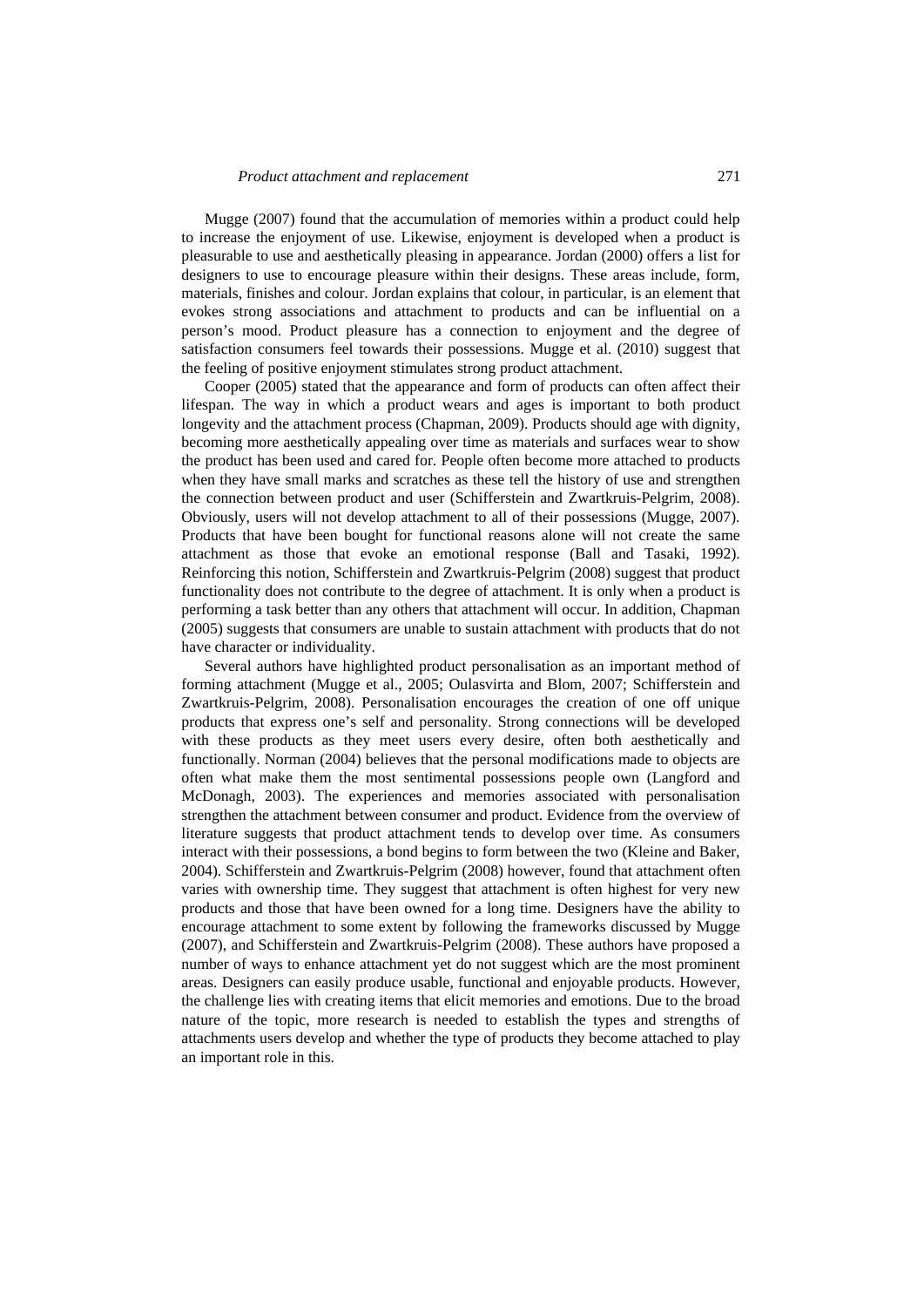### **3 Methodology**

A number of prominent areas have been identified as determining factors for why attachments are formed between people and their possessions. Theories of attachment were reviewed and have helped to broaden knowledge on the subject. Key themes have been taken from these studies and utilised in the development of an empirical study. Primary research was used to return some insightful consumer perspectives and attitudes towards the area of product attachment and present interesting areas for discussion. This section examines the research methods and methodologies that have been reviewed and used with the study.

### *3.1 Design of empirical study*

The topic areas found to be most prominent within the literature review were chosen as a basis for the development of an empirical study. Using Schifferstein and Zwartkruis-Pelgrim's (2008) seven determinants of product attachment as a reference, a set of criteria were developed, as shown in Table 1. Adapting and developing from existing themes, these determinants focus on the key areas in forming consumer-product bonds. The list features determinants of attachment and a series of influential factors that affect the ways in which each are formed. The empirical study developed in this research aims to identify how and why people form attachments to their possessions and whether any similarities in the types of products they become attached to can be found. Considering users' feelings towards their products, the research study seeks to discover the degree of influence product attachment has on consumer replacement decisions.

**Table 1** Determinants and influential factors of consumer-product attachment

| Determinants    | Influential factors                       |
|-----------------|-------------------------------------------|
| <b>Memories</b> | Stories of use, meanings and associations |
| Please of use   | Sensory pleasure and enjoyment            |
| Appearance      | Colour, form, materials and finishes      |
| Usability       | Functionality, quality and efficacy       |
| Reliability     | Longevity, durability and ease of repair  |

#### *3.2 Primary data collection*

The primary research study consisted of interviews with 36 participants and aimed to investigate the degree of attachment people felt towards their favourite possessions. Participants were contacted prior to the interviews to be given information on the purpose of the study and were asked to think of three products they felt an attachment to. Table 2 indicates the criteria given to participants to follow when selecting their three possessions. Most participants were able to bring their chosen products or photographs of them to the interviews, however, some were unable to do so and were asked to describe their items in detail instead.

The interviews were structured around the five determinants of attachment (Table 1) to establish the most dominant areas. During the interviews, participants were asked to discuss their chosen possessions in detail and to explain their feelings of attachment. The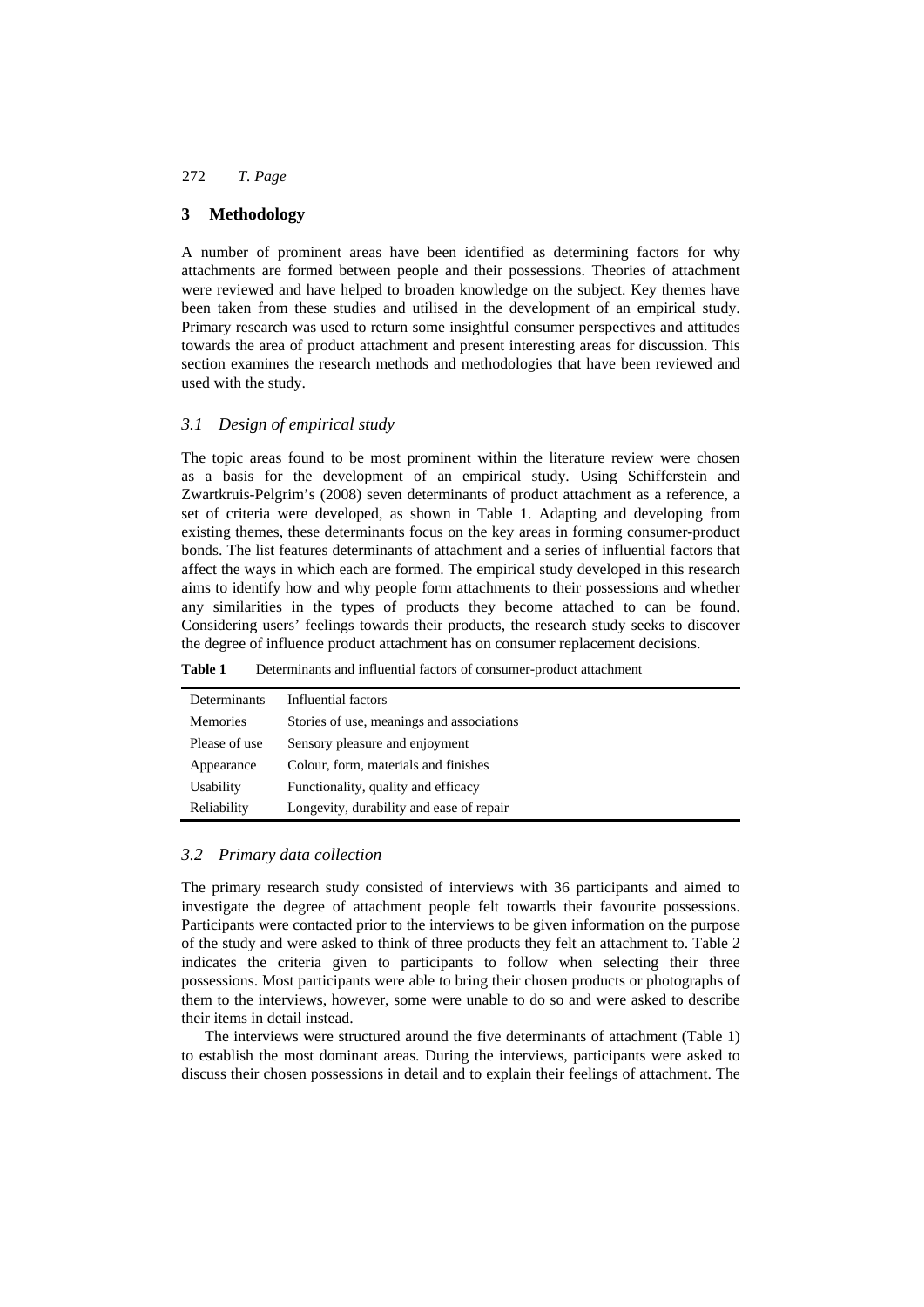researcher prompted the participants with indirect, open-ended questions when necessary to ensure all topic areas and themes were discussed. Furthermore, they were encouraged to suggest which themes they considered to be most influential in their experience of product attachment and were asked to discuss their attitudes towards replacing each of their possessions. Results from this research were used to indicate whether a relationship between strength of attachment and product replacement exists. The interview discussions were insightful and provided a qualitative set of data on people's feelings of attachment and their views towards the topic area. The interviews were documented using audio recording and notes were taken to record participants' body language and key responses to questions. Before the interview began each participant was required to give his or her consent for recording to take place. Once the interview process was complete the audio recordings were reviewed and key responses transcribed. Participants have been kept anonymous for ethical reasons and have instead been referred to as participants A–L.

**Table 2** Product selection criteria

| Product |                    | Criteria                                                                                           |
|---------|--------------------|----------------------------------------------------------------------------------------------------|
|         | Sentimental        | Product with high sentimental value due to the meaning and fond<br>memories associated with it     |
| в       | Pleasurable to use | Enjoyment and pleasure gained because of the way the product works<br>and feels to use.            |
|         | Appearance         | Aesthetically appealing product due to the form, styling, colours,<br>materials and finishes used. |

# *3.2.1 Sampling*

As qualitative research does not require a strict sampling method it was not necessary to form detailed inclusion or exclusion criteria for the interview participants. A sample of 36 consumers, differing in age and gender, was used to give a wide variety of responses. It was necessary to interview a number of people to ensure enough usable information was collected. Some participants gave a fairly limited response to the questions asked and had to be encouraged to elaborate on their answers. Interviews were kept to a maximum length of 30 minutes to ensure participants did not lose concentration or become distracted. The time restriction also prevented data collection from becoming too time consuming, making the study more manageable within the time frame available.

### *3.2.2 Pilot study*

A pilot interview with five consumers was carried out to ensure all interview questions were relevant and would supply enough information on each attachment theme. Overall, there were too many questions within the initial interview template. Many went unasked or were answered in the participant's response to other questions. The interview structure was therefore simplified to a smaller set of key questions that were relevant to each of the five attachment themes. Further modifications were made to the phrasing of some questions to ensure participants understood what was asked of them. These alterations helped to make the final interview structure easier to follow and provided a manageable set of questions. Supplying less definitive questions meant that more interaction and free flowing discussions were held between the researcher and participants during the interviews.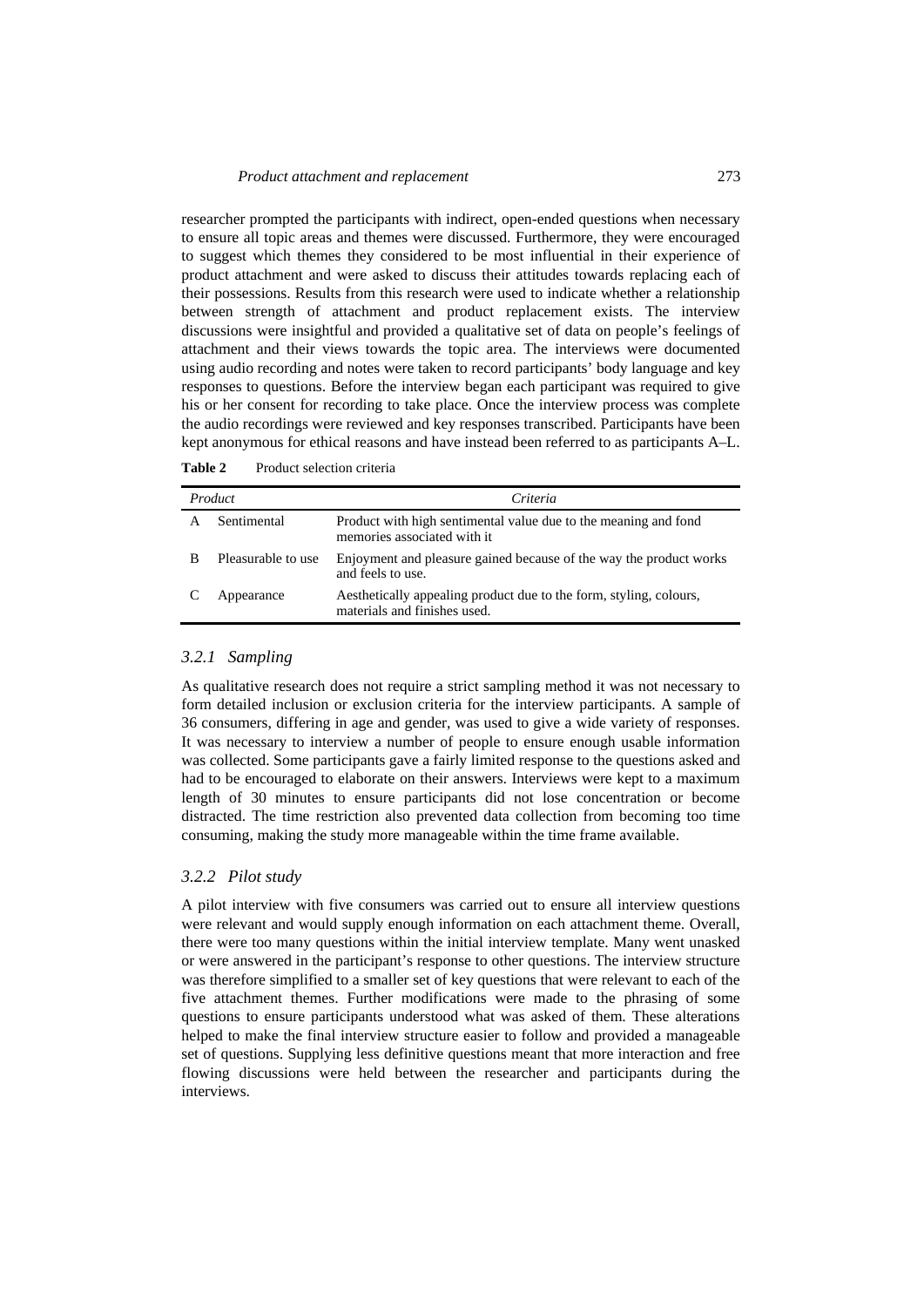### **4 Findings**

In consideration of the results, a wide variety of products is apparent. Despite the range, some trends can be noted in the type of possessions selected. A number of watches were chosen, either as products with high sentimental value or aesthetically pleasing appearance. These were all found to have strong ties to family, either because they were given as a special gift or were part of a family custom. Several high tech electrical products were chosen as items that are pleasurable to use or visually appealing. Most of these products were fairly new purchases and were connected to feelings of desirability and enjoyment.

Memories were found to be the most prominent area of attachment as they were frequently discussed in every interview. There was emphasis from most participants that the fond memories and associations stimulated by products made them more valuable. Usability and pleasure were considered to be of next importance. Appearance and reliability were also significant, especially concerning motives for replacement. Due to the broad nature of data collected, results have been presented and discussed according to their relevance to the five determinants of attachment put forward in Table 1.

### *4.1 Memories*

Many of the products discussed in the interviews were given as gifts, had significant family importance or were bought as souvenirs from trips and holidays. Associations with family were particularly influential to participant H's selection of his Rolex watch. Bought with some money given to him by his grandfather, he explained "the watch is very valuable because it is the only thing that reminds me of my grandfather" (Participant H). Family associations were similarly important in several other participants' product choices. Chosen for the connection it had to her grandmother, participant B selected an antique box that she had always played with and found completely fascinating as a child. The participant related the box to fond childhood memories and experiences connecting her to her grandmother.

Several souvenirs from trips were chosen because of the memories they elicit. Participants were enthusiastic when telling stories of their holidays and experiences travelling, indicating the happy memories these products hold. Many suggested the products were purchased and used as a "special memento of a holiday" (Participant E). When using the products, participants were reminded of their "once in a lifetime experiences" (Participant J) which added to their enjoyment of use. Most products selected for their sentimentality seemed to elicit nostalgia. For example, participants A and D, despite both owning several other guitars, chose their first as a product with strong sentimental attachment. Memories of using the guitars when they first began playing music made these products special. One participant explained how the guitar acts as a reminder of "a brilliant time" (Participant D) in his life.

Although memories were the forefront to most discussions as participants were telling stories of use and experiences, they were not as prominent for everyone. Items that had been owned for a shorter amount of time often had fewer fond memories associated to them. Newer items, such as participant B's Patagonia rucksack, which had only been owned for six months, had fewer significant memories, suggesting that in this case attachment was determined by other themes. Participants suggested the more they used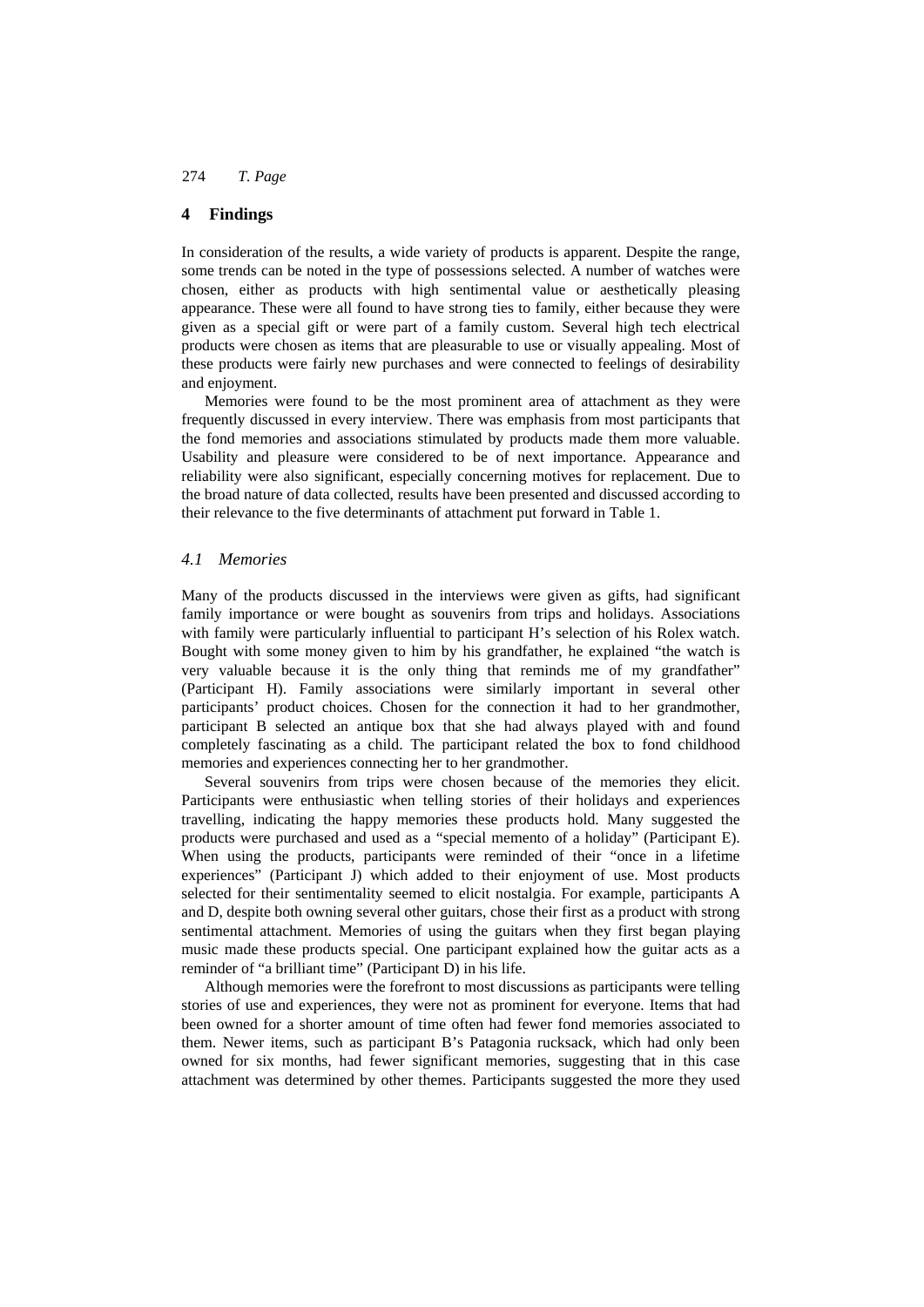an item the more fond memories they associated with it. Participant B's surfboard is an example of a product that has become more sentimental with age. The participant described how the product evoked more memories since it had become worn over time, with each scuff and mark acting as a reminder of the stories and experiences had with the board.

### *4.2 Pleasure*

From the product criteria specified in advance of the interviews each participant had one item that was chosen specifically for its pleasure of use. Participants emphasised the importance of this theme, suggesting feelings of attachment were stronger with possessions that were fun and enjoyable to use. The participants all agreed that their pleasurable products did not have the same degree of attachment as the memory driven, sentimental items. However, they noted that enjoyment and pleasure gained when using these items was highly influential to their relationships with their possessions. A number of participants also noted the importance of functionality in relation to enjoyment. One participant discussed the relevance of usability with his iPod, stating the accessibility and ease of use made the whole experience more pleasurable.

Several participants provided examples of products that gave tactile or sensory pleasure. Participant D described the tactile feedback given when using the rubberised buttons of his Wacom tablet. The surface texture and slight movement of the buttons made the experience of use more pleasing. Similarly, another participant explained how the "smooth action" (Participant H) and tactile engage of implements within the Swiss army knife made the product enjoyable to use. Other examples took the form of wellbalanced lightweight skisand the Amazon kindle with perfectly positioned buttons making it comfortable and pleasurable to hold.

Although significant to all products chosen, pleasure was mostly gained in newly owned items. Participants spoke with excitement about new items, explaining their recently developed passion and feelings for them because of the enjoyment they gave. Participants were particularly enthusiastic about products that had been designed well and made to a high quality. These qualities were apparent with most new items, the Apple MacBook Pro, Olympus SLR camera and Patagonia rucksack in particular. In contrast, another reoccurring theme to emerge was the pleasure gained from long lasting products. Items that had been owned for a long time were found to be enjoyable to use due to feelings of comfort and familiarity. The sculpted handles of participant G's Felco secateurs made the product nicer to grip and more comfortable to use compared to others. This enjoyment of use was the main reason the user had kept and continued to use this product for over 20 years.

### *4.3 Appearance*

Each participant provided an example of a product they felt attached to because of the way it looked. Colours, materials and finishes were encompassed within the appearance theme and were discussed in great details within interviews. Colour was found to be particularly important in one participant's selection of his freestyle skis. The bright colours and outlandish pattern on the skis reflect the fun nature of freestyle skiing and the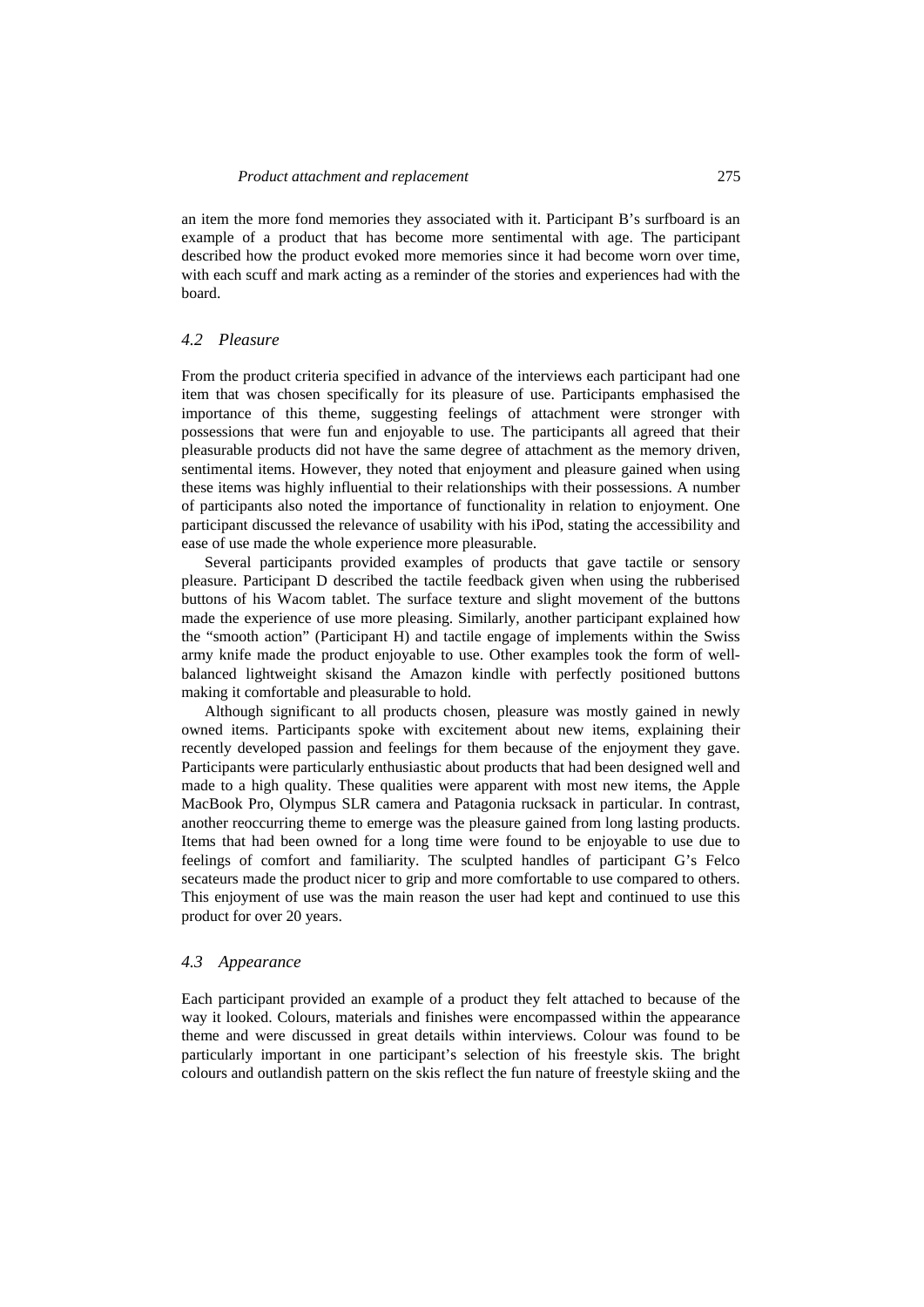feelings the user experienced when using the product. Colour was similarly important for participant G's choice of her secateurs. In this case, the brightly coloured red handles made the product easy to find when needed in the garden. Materials and finishes were mentioned less frequently. However, one participant expressed attachment to the smooth surface texture and beautifully simple design of the MacBook Pro and the complementary use of matte and gloss finishes of the Wacom tablet. In contrast, another participant was unsatisfied by the quality of his leather watchstrap, explaining how the high build quality of the watch was 'let down by the poor surface finish of the leather" (Participant F) which was beginning to crack and wear.

A number of watches were chosen for their "classic design" (Participant I). Users explained how appearance was important in creating "timeless" (Participant H) products that have been kept and used for many years. One participant explained the importance of appearance when buying new things and how it remained important throughout the product lifetime. Participants expressed their attachment to possessions that were aesthetically pleasing and well designed. Participant A noted how his passion for design influenced the purchase of his GoPro camera. Designed by a top consultancy in the USA, the camera brought satisfaction to the user due to its visual appeal and simple design language.

Participant J described his Peruvian poncho as not only an item of sentimental attachment but also one that was pleasurable to use and aesthetically pleasing. He explained that when it was not being worn, his poncho became "an artistic feature" (Participant J) hung on the wall and displayed. Similar caring attitudes were found with many newly owned items, with participants wanting to keep their products in "pristine condition" (Participant D) for as long as possible.

#### *4.4 Usability*

Usability was another prominent talking point within every interview. All of the participants shared a common understanding that they gained significant enjoyment from using products with superior functionality. Participants were dependent on these products helping them carry out a task, which they would otherwise be without. In a number of cases, the design of the product was found to "aid in its usability" (Participant F). The four watches provide a prime example where the simple and easy to read watch faces made the products a pleasure to use. Similarly, the fantastically simple functionality of Participant K's potato peeler made the product into more than just a "flimsy piece of plastic" (Participant K) and into something that had been kept and used regularly for over 20 years. In this case, the participant explained that the overall design of the product was not particularly impressive or appealing, however, this was of little concern as it was incredibly consistent and efficient at carrying out its function. Product quality was a large area of discussion in relation to usability. Participants agreed that high quality products tended to function better and last longer. Products that required little maintenance over the course of ownership were considered to be more usable. The Swiss army knife showed exceptional quality as every tool worked consistently well and the blades had remained sharp no matter how frequently they were used. The sewing machine was also mentioned as an item with excellent quality and usability. Despite the complex nature of the machine the participant explained how simple and intuitive it was to use. The participant did mention the inevitability of needles breaking on the machine, however, these were standard parts that could be purchased and replaced easily.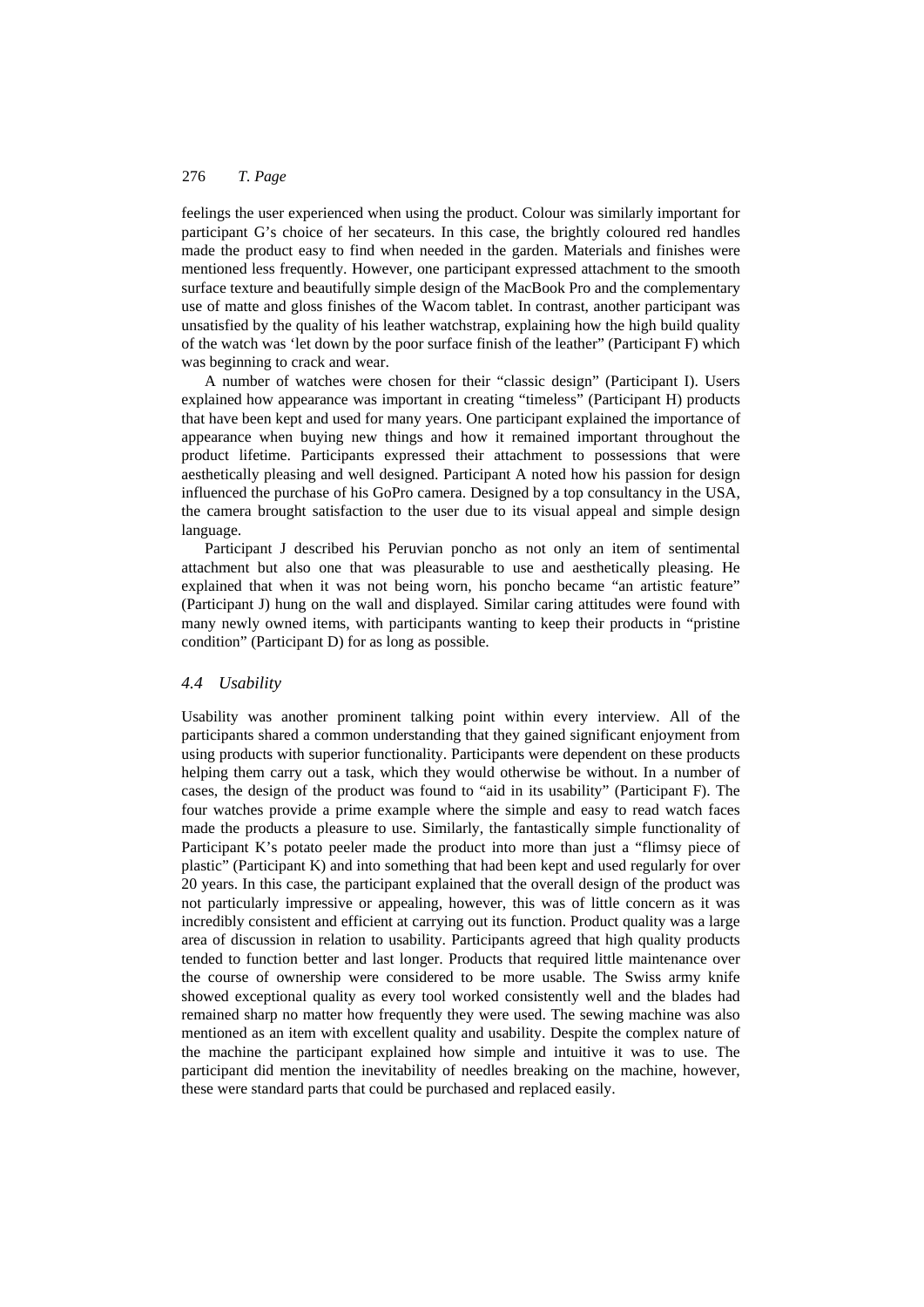### *4.5 Reliability*

Reliability was a highly discussed theme by all participants. It was decided that most of the products selected were likely to last for many years. The theme was found to be most prominent for items that had been owned for a long time, with newer items discussed less frequently in terms of their reliability. However, one participant did mention the significance of reliability in the recent purchase of his Patagonia rucksack. The durability of the bag and materials used were mentioned as important factors affecting the performance of the product and how consistently it could be used. The participant perceived Patagonia as a "reliable and inspirational brand" (Participant C) one whose products were expected to last a long time.

Participant G's Felco secateurs are an example of how the reliability of the product became pleasurable to the user as shown in. During the 20 years of ownership the product had required little maintenance, just an occasional spring needing replacement and blades sharpening, which had made the overall experience of ownership very easy. The participant noted that the useful repair service provided by Felco and the availability of replacement parts that could be purchased when needed cemented her trust in the product. Similarly, participant H noted the reliability of his watch, which had only required a replacement battery once or twice in the 30 years of ownership, and was something that could be trusted to work whenever it was needed.

### *4.6 Attitudes towards replacement*

Attitudes towards replacement were discussed during each interview regarding all three of the selected products. Participants were asked their opinion on replacing, upgrading and repairing their possessions and what would motivate them to do so. Figure 3 shows the results from these questions. There was a huge difference in the replacement attitudes towards products chosen for their sentimental value where strong memories were involved, compared to those chosen for appearance and pleasure of use. None of the participants would consider replacing their sentimental items, suggesting that they had too much "meaning and value" (Participant G) to do so. Consequently, all participants indicated that they would rather repair these items, however expressed concerns when sending off meaningful products for repair. Many suggested that they would rather repair these items themselves and would gain some enjoyment from doing this. Participant G was particularly affected when sending off her engagement ring, mentioning her worry that the ring may look and feel slightly different when returned.

Products that were both pleasurable to use and had superior functionality were found to be items that users were more willing to repair. Some participants were concerned that repairing their existing products would be the only option as finding replacement parts would be difficult. This was significantly important for products that had been bought as souvenirs from abroad or were one off, handmade or vintage items. These products were considered to be precious as finding an exact replacement would be almost impossible. All participants expressed the same concern regarding the decision between repairing and replacing an item. They all indicated that cost was an influential factor. If repairing an item was more costly than buying a replacement majority of users felt that replacement would be a more logical option. Monetary value of the product was also influential, with several participants indicating that expensive items would need to be repaired as buying a replacement would cost too much.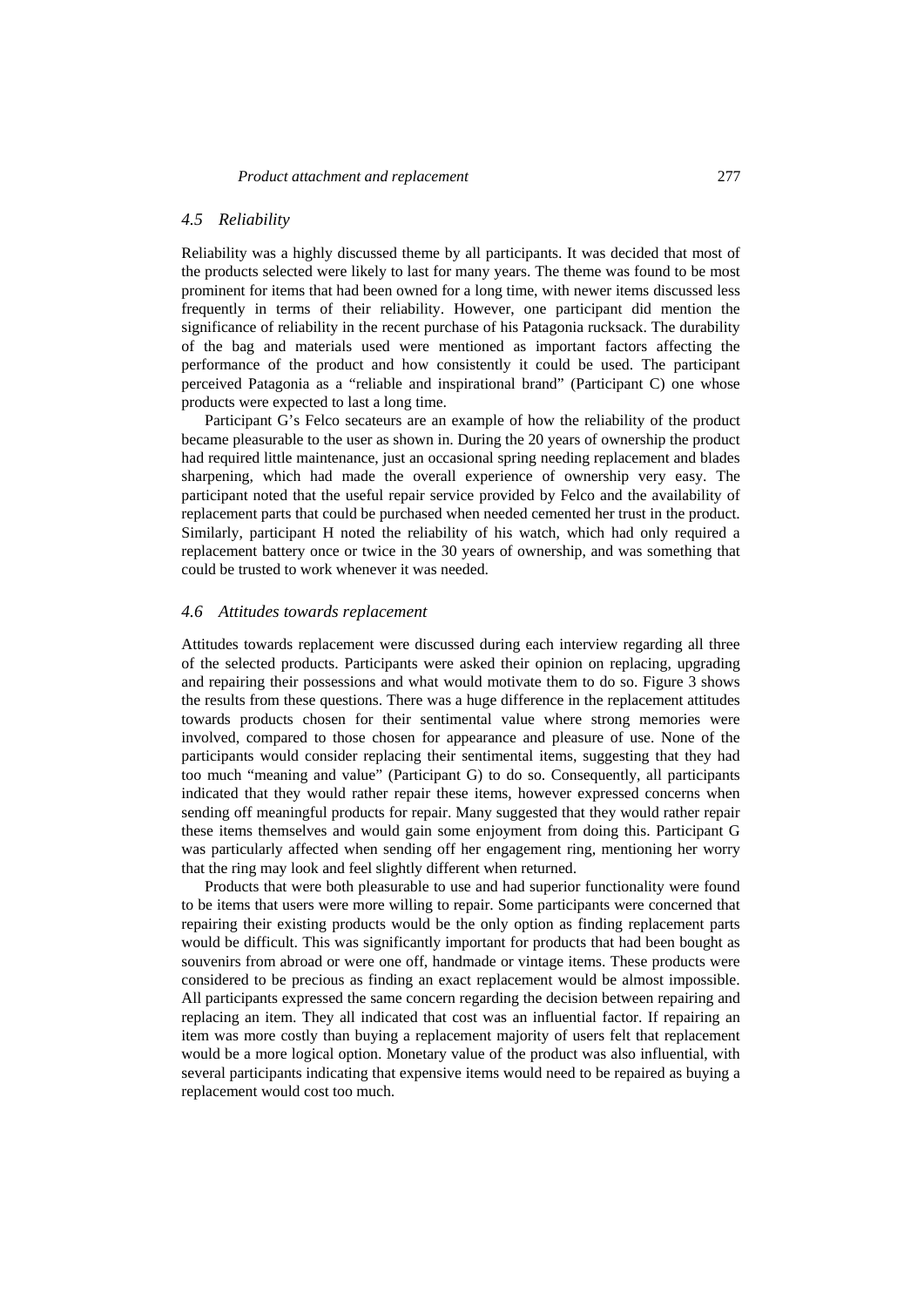



Overall, the majority of participants were uninterested in upgrading their selected possessions, indicating that there would be no need to upgrade as their existing products already met most needs and desires. However, regarding some of the high tech electrical products chosen, participants would consider upgrading these items for ones with improved specification and functionality. Products with upgradable or replaceable parts were discussed in several interviews and were found to last longer than other items. Ease and convenience of repair was found to be important to many participants and also had a connection to increasing product longevity.

### **5 Discussion**

The results from both literature and primary research indicated a number of areas of attachment that designers can utilise to encourage consumer-product attachments to form with their products. Some themes are easier to manage and are therefore within designers reach, whereas others may be more difficult to influence. Usability was a prominent theme identified in this work and is one that designers can control to a certain degree. A number of factors were found to influence the usability of a product, including durability, quality and reliability. These findings show similarities to Norman's (2004) framework of attachment. His behavioural definition highlights the importance of usability in consumer-product relationship and indicates the relevance of user's enjoyment and pleasure to usable items. Product quality was also found to have particular importance on usability. The findings suggest that high quality products are linked to durability and product longevity. Sustaining quality over time is important to consumers' dependence upon a product and can be used to encourage their feelings of attachment.

Despite the relevance to functionality, pleasure has been defined individually as an important theme. The tactile and sensory qualities of products were found to be the most significant enjoyment area. This was highlighted in the empirical study results, where surface texture, tactile and audio feedback were found to be key to the pleasure users felt towards their products. Users experienced great pleasure from tactile material properties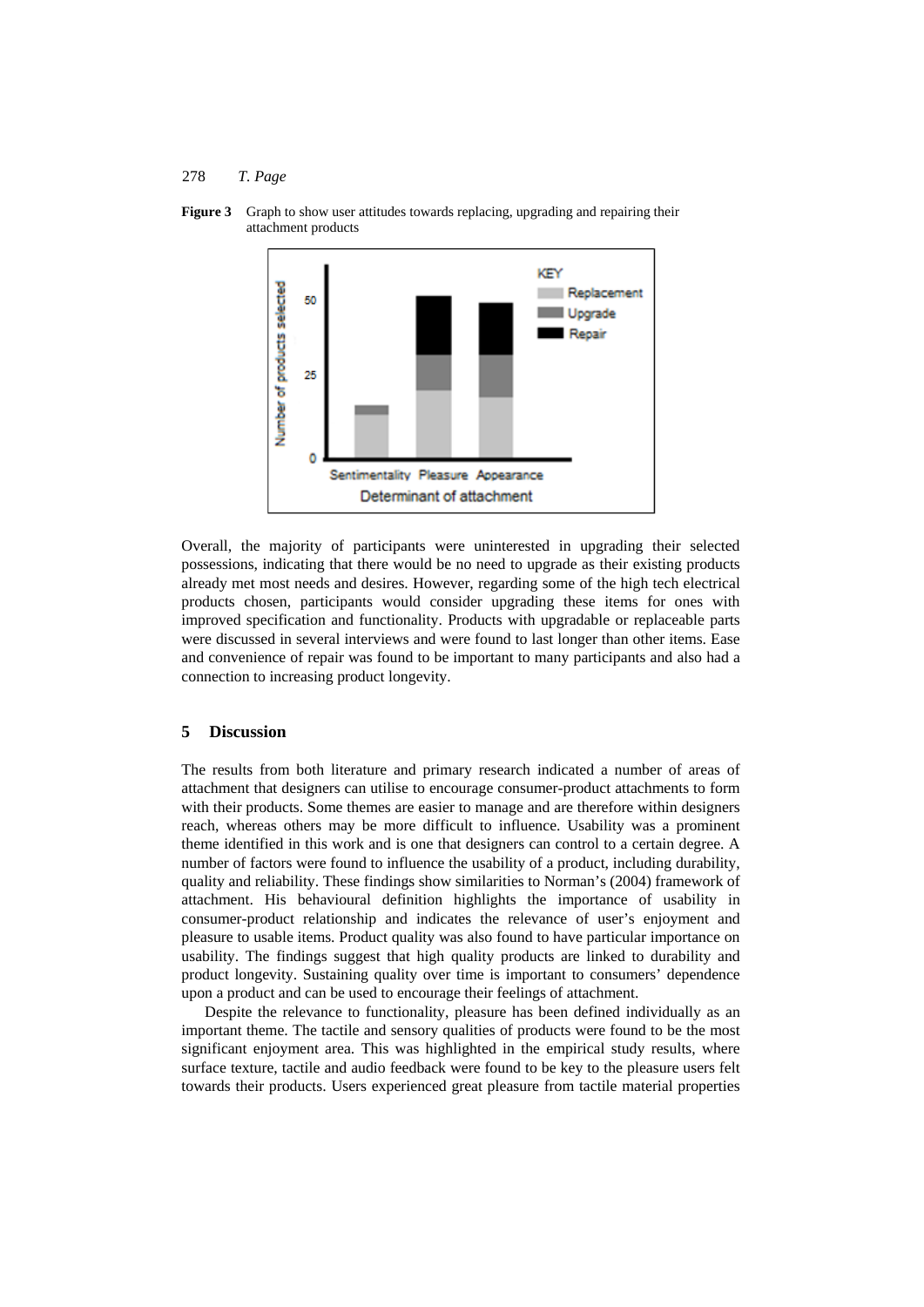and the smooth action and movement of parts and buttons whilst in use. Designers need to pay attention to every small detail when designing in order to create products that are pleasurable to interact with. These findings relate to Jordan's (2000) design criteria for creating pleasurable products, in which the materials and surface finish of a product play an important role in the pleasurable experience of use.

Findings from the literature review suggest that memories are different to other themes of attachment as they are more circumstantial and are therefore difficult for designers to control. Nostalgia can be formed in a number of ways, often independently of the product or through the interactions and experiences the users has with their possession. The associations a product has with people and places are what make it personally valuable and precious to the user. In this context, the product acts as a way to reminisce on enjoyable past experiences and trigger previous feelings of happiness. Research suggests that users have an enhanced attachment to the memories a product holds over the physical item itself, however without it these experiences may become difficult to recollect.

Despite the circumstantial nature of memories, designers may have some ability to encourage the formation of associations with their products. The literature review highlighted that when a product is used within a group scenario, associations and memories of the interactions with the group are likely to form. Stimulating social contact by designing products that can be used by multiple people at once will increase the opportunity for shared fond memories to develop. The empirical study highlighted that appearance has particular significance on the attachment between consumer and product. Colours and patterns were found to reflect consumers' personalities and were used as a form of self-expression and the appearance of the product was found to provoke memories. Products that had aged with dignity, showing the general wear and tear of use were often connected with fond stories and experiences. Although the materials and surface textures of a product need to be durable to last they should also age well to provoke users' pleasure of use and attachment. In addition, classically designed products were found to be more long lasting and favoured by users over ultra-modern, statement pieces. To encourage product longevity designers need to create products that are timeless and simplistic in design so they can be maintained and updated to meet user need.

Despite its relevance, reliability was seen to be a less prominent theme of attachment within the empirical study and was more important to influencing product replacement motives. Consumers' attitudes towards reliability were found to be derivative of their perceptions of product quality. Products with a high build quality were associated with increased longevity. Similarly, increasing product reliability and durability were highlighted as key to implementing long life guarantee within the literature review. Products must be designed using appropriate materials and manufactured to a high standard to ensure they are physically durable and can be used time and time again. When consumers are satisfied by the performance of a product their perception of reliability will increase and they will choose to use this item over others. These feelings of reliability and trust between consumer and product are key to the formation of attachment.

Results from primary research share similarities with those found in literature regarding consumer replacement motives. Consumer opinions highlighted within interviews indicate that the adaptability of a product has huge influence on increased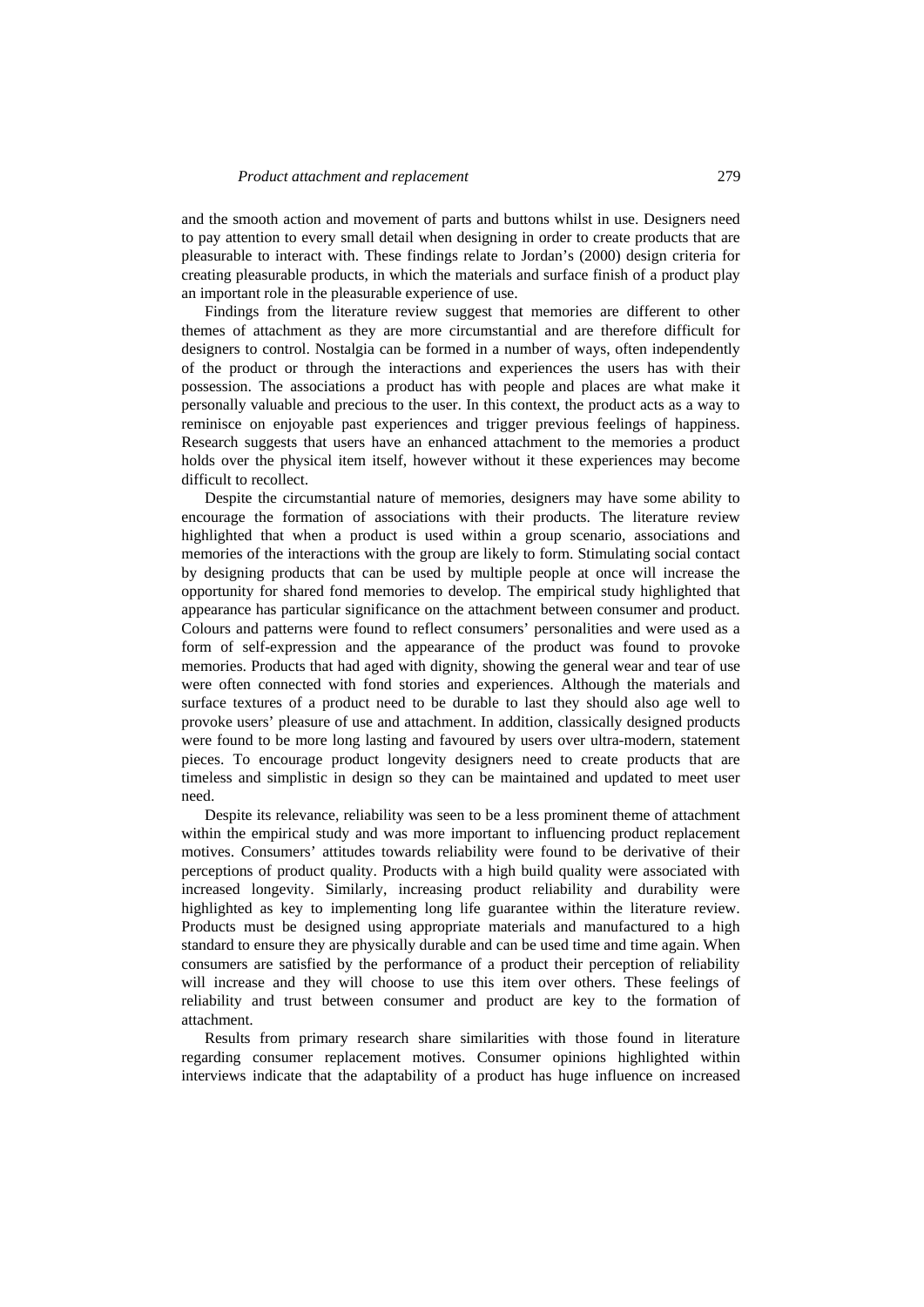longevity. Products that were easy to repair were found to be more dependable as users could rely on them to last along time. These findings share resemblance with Cooper's (2005) view of product replacement, which highlights the importance of adaptable design. Designers must create upgradable products that are easy to repair and maintain to encourage product longevity. However, evidence from the empirical study shows that products that are sentimentally valuable and meaningful are harder to replace than other items. Memories were found to be particularly influential on consumers' attitudes towards replacement. Schifferstein and Zwartkruis-Pelgrim's (2008) definition of irreplaceable products is relevant here, as they suggest that the memories and feelings a person attaches to a product are what make it truly irreplaceable. Attachment to the appearance and usability of a product may be relevant to product longevity, however, memories and feelings of pleasure make the product irreplaceable to the user.

The differentiation and boundaries between themes have been difficult to define, as many are interlinked and influential of one and other. Therefore, it is not necessarily true that one particular determinant of attachment is more prominent than others; instead the relationships between attachment themes and consumers' circumstances are significant. In addition, a number of sub factors were found to be influential to how attachment developed according to each theme and could be used to form new and separate determinants of product attachment. However, it can be argued that distinguishing further conditions of attachment will complicate the topic, making it harder for designers to decide which themes they can encourage in their designs. Despite broad nature of product attachment the study was limited to reviewing only some of the key themes in order to produce a manageable study. Emotional attachment and brand attachment both play very important roles in consumer product attachment, however, due to restrictions neither of these themes could be looked at in detail. Similarly, the extensive breadth of the topic required a considerable amount of research to be conducted over a wide area to gain a suitable collection of data and for trends to emerge in results.

### **6 Conclusions**

The findings from research have provided several relevant outcomes for designers seeking to encourage consumer attachment to their products. Evidence has concluded that there are many determinants and influential factors of product attachment; some can be implemented and enhanced by designers, however many are difficult to control. The unreliable nature of the topic means that there is not one specific theme of attachment that is more prominent than others, instead designers must think carefully about which attachment areas are appropriate to their product and consider their relevance for each consumer's situation. The outcomes from the study produced a list of attachment determinants that provide guidance on the most important areas of attachment. These themes were established through an extensive review of literature where several academics opinions were analysed to find key trends. The empirical study then validated these findings through discussions with consumers and helped to establish which themes were most influential to these user-product relationships.

Development into further areas of product attachment would help to establish a greater wealth of evidence for designers to use as a basis when developing attachment products. Reviewing the psychological aspects of emotional attachments would be invaluable to the study and would provide more reasoning behind why some products are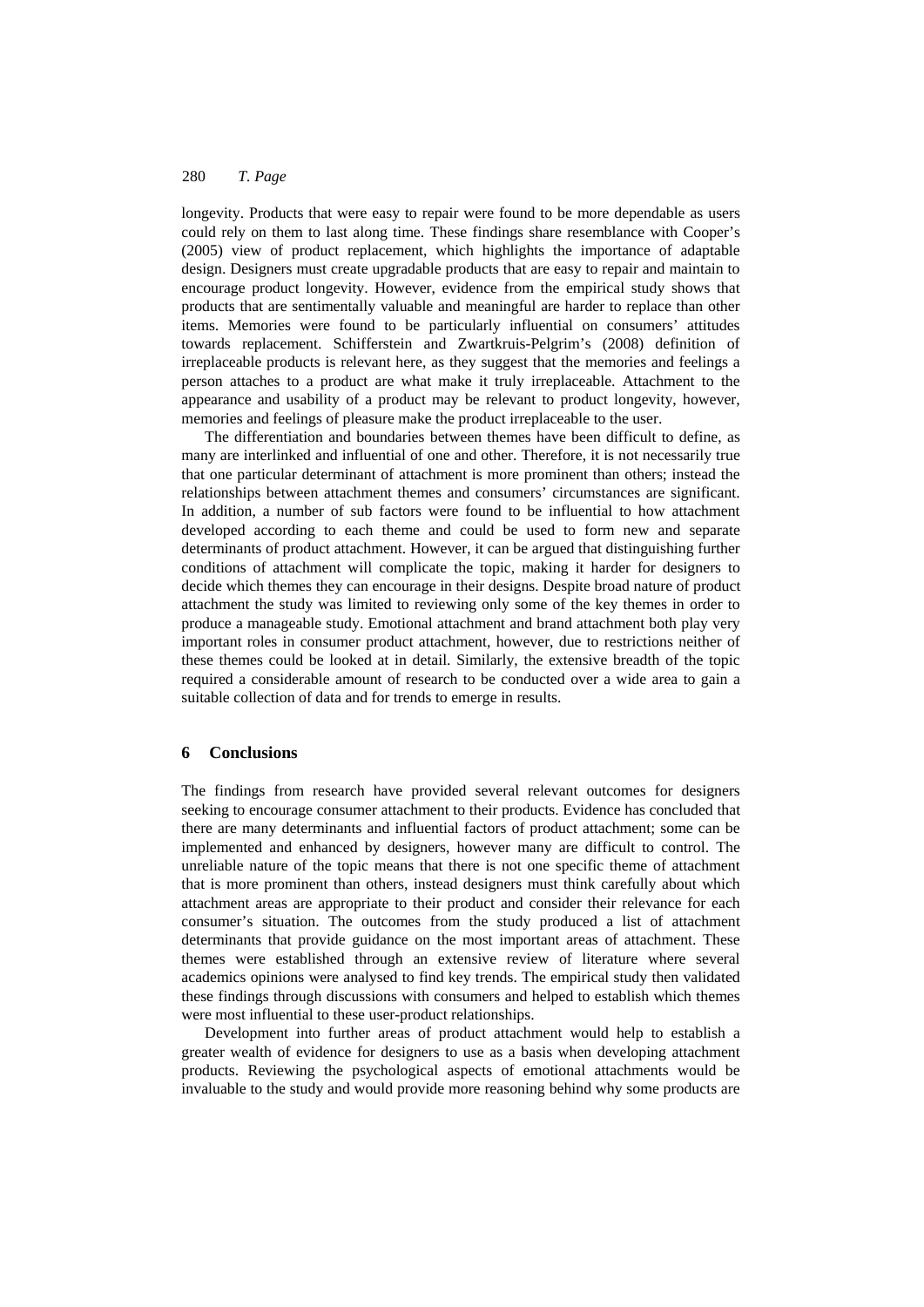more attachable than others. As this research did not discuss the influence of brands on attachment, further investigation into the relevance branding has on the attachment process would add further insight.

#### **References**

- Ball, A.D. and Tasaki, L.H. (1992) 'The role and measurement of attachment in consumer behaviour', *Journal of Consumer Psychology*, Vol. 1, No. 2, pp.155–172.
- Bhamra, T. and Lofthouse, V. (2007) *A New Design Focus.Design for Sustainability: A Practical Approach*, 1st ed., Ashgate Publishing Company, Surrey.
- Chapman, J. (2005) *Emotionally Durable Design: Objects, Experiences and Empathy*, Earthscan, London.
- Chapman, J. (2009) 'Design for (emotional) durability', *Design Issues*, Vol. 25, No. 4, pp.29–35.
- Chick, A. and Micklethwaite, P. (2011) *Design for Sustainable Change: How Design and Designers can Drive the Sustainability Agenda*, AVA Publishing SA, Switzerland.
- Cooper, T. (2000) 'Product development implications of sustainable consumption', *The Design Journal*, Vol. 3, No. 2, pp.46–57.
- Cooper, T. (2002) 'Durable consumption: reflections on product life cycles and the throwaway society', in Herthwich, E. (Ed.): *Life-Cycle Approaches to Sustainable Consumption*, 22 November, pp.11–28, IIASA, Austria.
- Cooper, T. (2005) 'Slower consumption: reflections on product life span and the 'throwaway society'', *Journal of Industrial Ecology*, Vol. 9, No. 2, pp.51–67.
- Cooper, T. (2010) *Longer Lasting Products: Alternatives to the Throwaway Society*, Gower Publishing Limited, Surrey.
- Ehrenfeld, J. (2008) *Sustainability by Design: A Subversive Strategy for Transforming our Consumer Culture*, Yale University Press, USA.
- Ekman, P. (1992). 'An argument for basic emotions', *Cognition & Emotion*, Vol. 6, Nos. 3–4, pp.169–200.
- Fenko, A., Schifferstein, H.N.J. and Hekkert, P. (2011) 'Noisy products: does appearance matter?', *International Journal of Design*, Vol. 5, No. 3, pp.77–87.
- Grayson, K. and Shulman, D. (2000) 'Indexicality and the verification function of irreplaceable possessions: a semiotic analysis', *Journal of Consumer Research*, Vol. 27, No.1, pp.17–30.
- Grisaffe, D.B. and Nguyen, H.P. (2011) 'Antecedents of emotional attachment to brands', *Journal of Business Research*, Vol. 64, No. 10, pp.1052–1059.
- Hirschman, E.C. (1994) 'Consumers and their animal companions', *Journal of Consumer Research*, Vol. 20, No. 3, pp.616–632.
- Holmes, J. (1993) *John Bowlby and Attachment Theory: Makers of Modern Psychotherapy*, Routledge, London.
- Jordan, P.W. (2000) *Designing Pleasurable Products: An Introduction to the New Human Factors*, Taylor & Francis, London.
- Kleine, S. and Baker, S. (2004) 'An integrative review of material possession attachment', *Academy of Marketing Science Review*, Vol. 1, No. 1, pp.1–39.
- Langford, J. and McDonagh, D. (2003) *Focus Groups: Supporting Effective Product Development*, Taylor & Francis, London
- Lidwell, W., Holden, K. and Butler, J. (2010) *Universal Principles of Design*, 2nd ed., Rockport Publishers, Inc., Massachusettes.
- Mugge, R. (2007) *Product Attachment*, PhD, Delft University of Technology, Netherlands.